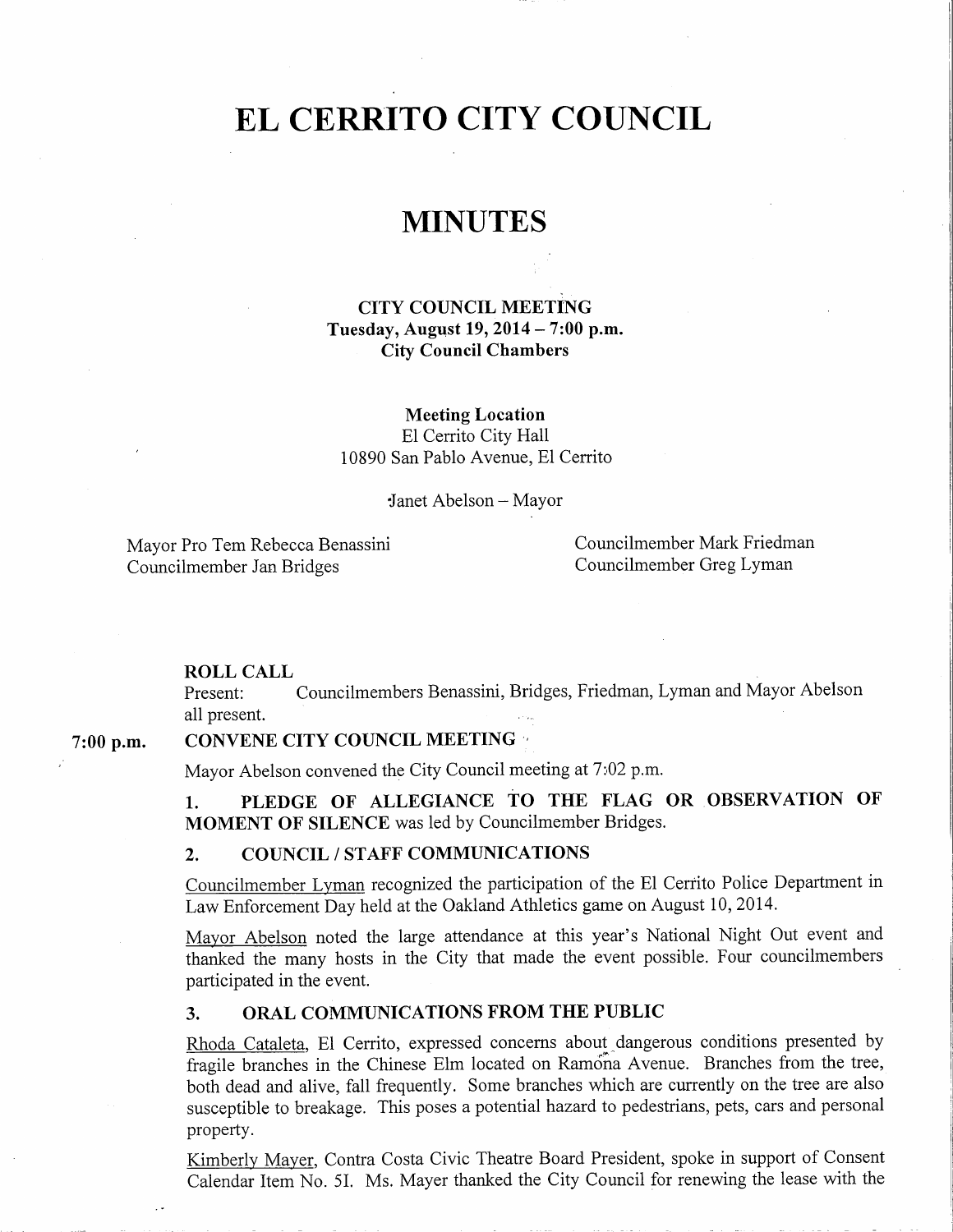theatre and informed the Council and public that the Theatre is in its 55<sup>th</sup> season, has put approximately \$500,000 into the facility and is looking forward to doing more repairs in the future.

Tom Panas, El Cerrito, announced the opening of <sup>a</sup> new branch of the El Cerrito Seed Library at the Contra Costa Library located on Stockton Avenue. It is very well visited.

## 4. PRESENTATION

El Cerrito Stars Internship Program — Presentation by Suzanne Iarla, Public Outreach Specialist.

Summary of the joint City of El Cerrito and the West Contra Costa Unified School District WCCUSD) high school internship program.

EC Stars Intern Program Participants/Presenters: Joseph Baba, Daniel Malle, Richard Mazon, Saleh Alkaheli, Monet Boyd, Travis Wan, Leonardo Mendoza and Evan Martinez.

Corey Mason, El Cerrito High School Teacher, stated that the intern program was the vision of Mayor Abelson and West Contra Costa Unified School District Board of Education Director Madeline Kronenberg. Mr. Mason thanked Wendell Greer, Associate Superintendent of the West Contra Costa Unified School District, Mike Aaronian, Cecilia Mendoza and Carl Perkins for their contributions to the program.

Madeline Kronenberg, West Contra Costa Unified School District Board of Education Director, stated that the intern program has been an extraordinary partnership between the city and the school district and acts as <sup>a</sup> model for other cities in the school district. Director Kronenberg thanked Mayor Abelson for all of her work on the program.

Action: Received presentation.

#### 5. ADOPTION OF THE CONSENT CALENDAR – Item No. 5A through 5K

Moved, seconded (Friedman/Bridges) and carried unanimously to approve Consent Calendar Item Nos. 5(A) and 5(C) through  $\overline{5(K)}$  in one motion as indicated below. Item No. 5(B) was removed from the Consent Calendar by Mayor Abelson for the purpose of presenting the Proclamation commemorating the 50<sup>th</sup> Anniversary of the Wilderness Act to Gabriel Quinto, Sierra Club Executive Committee Member, at the meeting.

#### A. Minutes for Approval

Approve the July 15, 2014 Special City Council and July 15, 2014 Special Concurrent City Council /Public Financing Authority /Employee Pension Board meeting minutes.

Action: Approved minutes.

# B. Proclamation in Commemorating the 50 $^{\rm th}$  Anniversary of the Wilderness Act

Approve a proclamation celebrating and commemorating the 50<sup>th</sup> Anniversary of the Wilderness Act in the City of El Cerrito and calling upon all residents to embrace our Nation's legacy of protecting and preserving the Country's vast wilderness areas for future generations to come.

Action: Removed from the Consent Calendar by Mayor Abelson. Moved, seconded (Benassini/Lyman) and carried unanimously to approve the proclamation. Presented to Gabriel Quinto, Sierra Club — San Francisco Chapter, Executive Committee Member.

#### C. Consultant Services Agreement with Goldfarb & Lipman LLP for Legal Services

Adopt a resolution authorizing the City Manager to execute a consultant services agreement with Goldfarb & Lipman LLP for Fiscal Year 2014-15 legal services related to the implementation of Assembly Bill 1x26 and the City's affordable housing programs in an amount not to exceed \$34,500.

Ŵ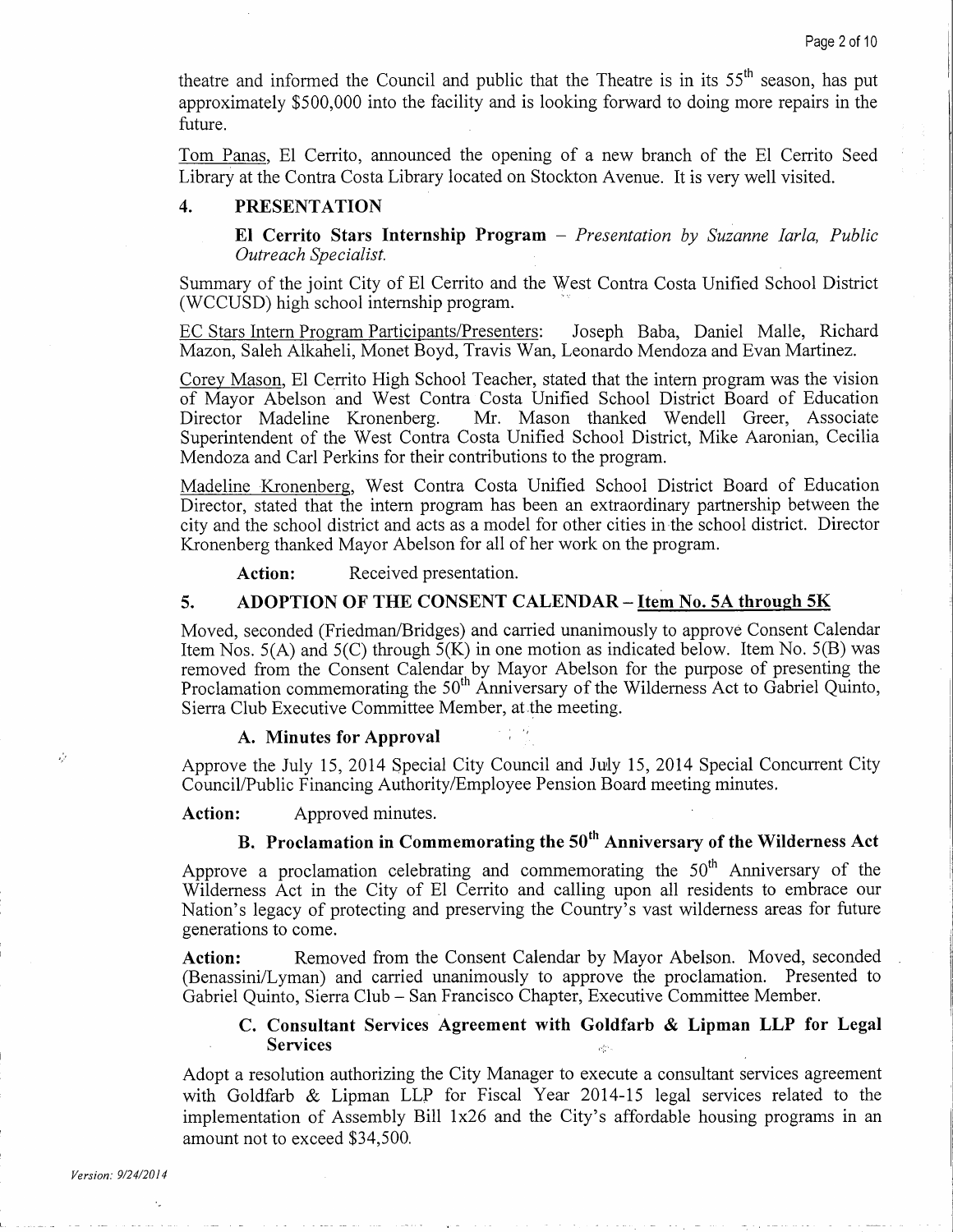Action: Adopted Resolution No. 2014–37.

#### D. Appointment to the Successor Agency Oversight Board

Staff requests the following actions: 1) The Mayor appoint Lisa Malek -Zadeh to the Oversight Board of the Successor Agency to represent employees of the former El Cerrito Redevelopment Agency; and 2) The City Council adopt a resolution ratifying the Mayor's appointment of Lisa Malek -Zadeh to the Oversight Board of the Successor Agency to the former El Cerrito Redevelopment Agency.

Action: Adopted Resolution No. 2014–38.

# E. Agreement with West Coast Arborists, Inc. for Tree Pruning and Removal

Adopt a resolution authorizing the City Manager to execute an agreement with West Coast Arborists, Inc. in an amount not to exceed \$100,000 for tree pruning and removal services, effective July 1, 2014 through June 30, 2015. Exempt from CEOA.

Action: Adopted Resolution No. 2014–39.

# F. Agreement with Rubicon Enterprises, Inc. for Parks and Landscape Maintenance Services

Adopt a resolution authorizing the City Manager to execute an agreement with Rubicon Enterprises, Inc. in an amount not to exceed \$180,000 for park and landscape maintenance services, effective July 1, 2014 through June 30, 2015. Exempt from CEOA.

Action: Adopted Resolution No. 2014–40.

### G. Agreement with Liberty Fleet Care, Inc. for Fleet Management and Maintenance Services

Adopt a resolution authorizing the City Manager to execute an agreement with Liberty Fleet Care, Inc. in an amount not to exceed \$127,900 per fiscal year for fleet maintenance and parts, effective January 1, 2014 through June 30, 2016. Exempt from CEOA.

Action: Adopted Resolution No. 2014–41.

# H. Payment of El Cerrito's Share of the West Contra Costa Integrated Waste Management Authority Budgeted Operating Expenses

Adopt a resolution authorizing payment of \$99,762 for the City of El Cerrito's share of the Contra Costa Integrated Waste Management Authority budgeted operating expenses for Fiscal Years 2013-14 and 2014-15.

Action: Adopted Resolution No. 2014–42.

### I. Contra Costa Civic Theatre Lease Agreement

Adopt a resolution authorizing the City Manager to execute an amendment to the property lease agreement for the Contra Costa Civic Theatre extending the term of the agreement to May 5, 2035.

Action: Adopted Resolution No. 2014–43.

#### J. Economic Development Committee Appointment

Approve an Economic Development Committee recommendation to appoint Scott Kagawa to the Economic Development Committee, effective August 20, 2014.

Action: Approved recommendation.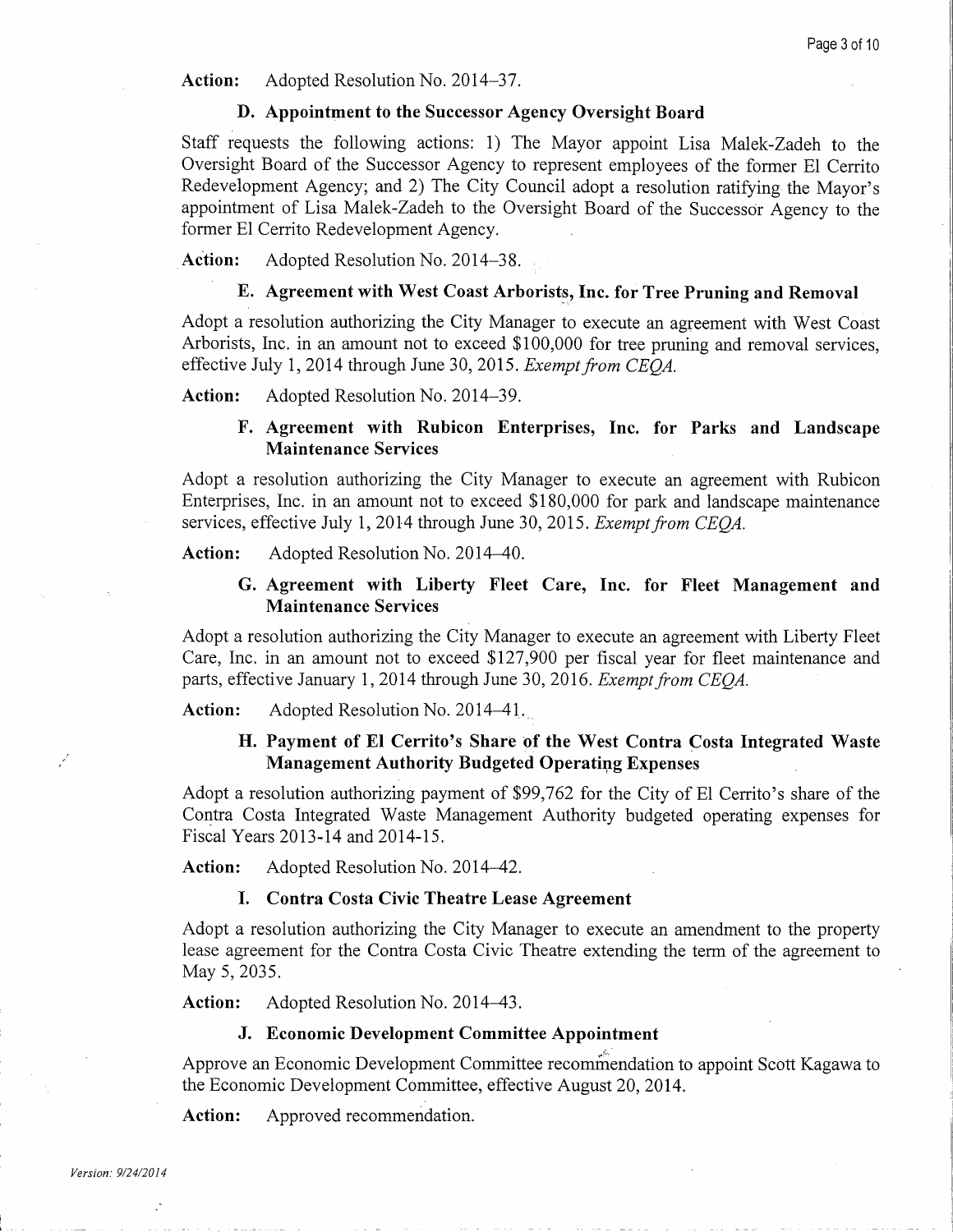#### K. Cancel the November 4, 2014 Regular City Council Meeting

Approve <sup>a</sup> recommendation to cancel the November 4, 2014 regular City Council meeting. November 4, 2014 is the date of the General Election. Holding the City Council meeting on November 4 may pose a conflict with the public's ability to participate in the meeting and also vote in the election as polls remain open until 8:00 p.m. The Contra Costa County Elections Department has also requested that City Hall be used as <sup>a</sup> polling place on this date.

Action: Approved recommendation.

#### 6. PUBLIC HEARING

Appeal of the Planning Commission's Approval of a Conditional Use Permit, and <sup>a</sup> General Plan Amendment, Development Agreement, the Creation of <sup>a</sup> Planned Development District including <sup>a</sup> Zoning Map Amendment for <sup>a</sup> Development Project that consists of the construction of 14 New Dwelling Units, the Relocation and Conversion of an Existing Dwelling Unit into a Community Center Type Use that will Remain on Site with 15 Parking Spaces, 1,548 square feet of Private Open Space, and 2,874 square feet of Common Open Space

Staff recommends that the City Council hold a single, consolidated public hearing to consider the actions necessary to consider both the proposed development at 1715 Elm Street (the "Project") and the related appeal of the Planning Commission's approval of the Planned Development Use Permit for the Project. The analysis of the appeal was discussed in a separate staff report for the Project and distributed to the City Council for the June 2, 2014 Council meeting. Please refer to all previous staff reports, California Environmental Quality Act (CEQA) documentation and correspondence as part of the record for this project. These documents may be found on the City's website at www.el-cerrito.org/1715Elm or by request at the public counter at El Cerrito City Hall.

Staff additionally recommends that, at the conclusion of the consolidated public hearing, the City Council act to approve Option 2, 14 new dwelling units, the relocation and conversion of an existing dwelling unit into <sup>a</sup> community center type use, and preservation and enhancement of the existing creek channel, as described in the staff report by taking the following actions:

1. Adopt a resolution approving the Initial Study /Mitigated Negative Declaration for the Project;<br>2.

Introduce by title, waive any further reading and approve an ordinance approving Planned Development Zoning for the Project property and amend the Zoning Map accordingly;<br>3. Adop

Adopt a resolution denying an appeal of the Planning Commission's approval of a Planned Development Use Permit for the Project; and

Introduce by title, waive any further reading and approve an ordinance approving a Development Agreement.

Presenter: Margaret Kavanaugh–Lynch, Development Services Manager.

Terry Bush, LCA Architects, representative of applicant Eddie Biggs, stated that the applicant had engaged the services of Resource Design Group (RDG) in Berkeley to develop <sup>a</sup> conceptual design of the waterway. The design relocates the historic house to the front of the site which is not an optimal site for the building' <sup>s</sup> intended use. Staff informed LCA that an Environmental Impact Report (EIR) would also be required for the new design. Mr. Bush stated that this could add a significant delay to the project, increase uncertainty, would also call the Joint Aquatic Resource Permit Application (JARPA) permits into question and add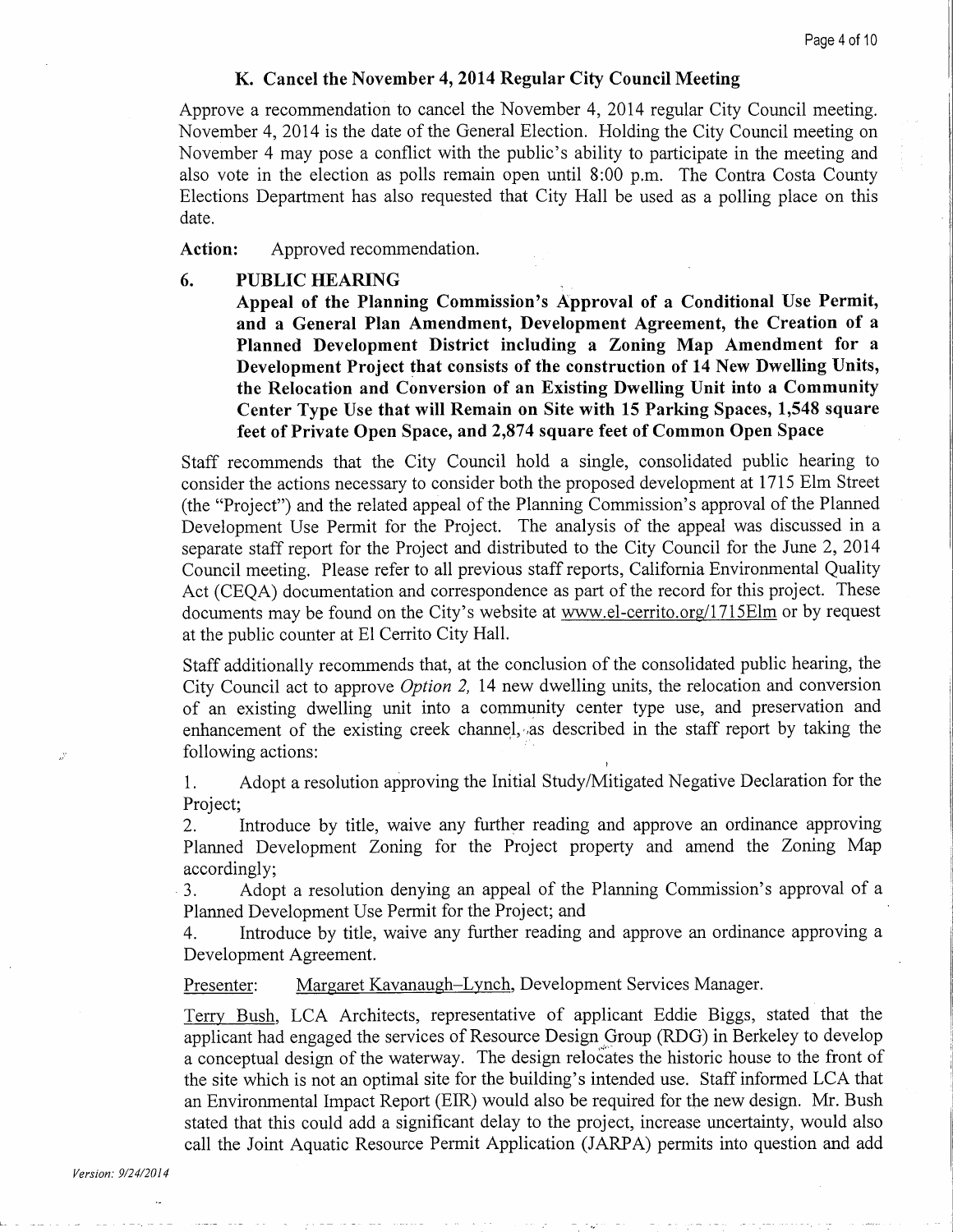approximately \$415, <sup>000</sup> of additional costs. Mr. Bush, citing the RDG report, stated that at its best the project may improve some ecological function but due to the limited project area and suburban context it is not possible to provide significant improvement to ecological function typical of many urban stream restoration projects. The meandering creek would no longer allow for a restored historic space for a non-profit or open space for the public. Mr. Bush stated that the project defined in Options <sup>1</sup> and 2 provide the optimum solution for all parties involved.

Andrew Gedding, Principal, Restoration Design Group, responded to questions regarding flood control, creek restoration, and other issues associated with the site.

Mayor Abelson opened the public hearing. <sup>11</sup> speakers.

Tom Panas, El Cerrito, urged the City Council to support "Option 3" due to the significant ecological benefits that would ensue and stated that it is worth sacrificing the house donation and historic streambed to get a high quality creek corridor.

Tim Pine, El Cerrito, stated that he is the UC Berkeley Water Quality Manager and is heavily involved in creek restoration. Mr. Pine said it is important to note who paid for the study. The RDG report touched on what is possible at the site. Mr. Pine urged the Council not to approve "Option 2" of the project but to go for "Option 3" and expressed support for creek restoration.

Dave Weinstein, El Cerrito, stated that creek restoration would provide ecological benefit and also stated that saving the creek would be an important precedent that would set the stage for future development projects in the City. Placing buildings so close to a creek is a very bad precedent.

Linda Shehabi, El Cerrito, Director and Owner of Keystone Montessori School, stated that the school is immediately adjacent to the proposed development. Ms. Shehabi expressed concerns with the effects of air pollution from construction vehicles and site equipment on children and stated that it may also hurt Keystone Montessori's enrollment. Ms. Shehabi urged the Council to require air quality monitoring of black carbon to be set up during the construction period to ensure that air quality concerns are properly addressed and to place a contingency on the project to perform air monitoring. The informal estimate for monitoring is less than \$20,000 but could be as low as \$2,000. Ms. Shehabi said she is also in favor of the project being reduced in size.

Robin Mitchell, El Cerrito, stated that she is in favor of " Option 3," <sup>a</sup> revised project focusing on riparian creek restoration with <sup>a</sup> redesign to accommodate <sup>a</sup> real creek restoration not confined to the current site plan including <sup>a</sup> redesign of the entire project. Citing her experience with planting one milkweed plant and its ability to attract multiple Monarch Butterfly caterpillars; Ms. Mitchell stressed the importance of providing as much habitat as possible for remnant native plants, animals and insects to encourage growth of these species and a restored ecological system.

Howdy Goudey, El Cerrito, stated his strong opposition to "Option 2" and urged the City Council to follow "Option 3." Mr. Goudey further stated that " Option 3" is not <sup>a</sup> good option either without removing the existing site plans. The design needs to be started with what is right for the creek. More space for the creek is needed to do justice to this unique environmental resource. Mr. Goudey urged the Council to reject the project and give guidance to the restraints of the site and creek restoration.

Julia Lucia, El Cerrito, summarized the history of the project and stated that the decision about the property sets precedent and is a huge turning point for the City. Does the City want

ΥY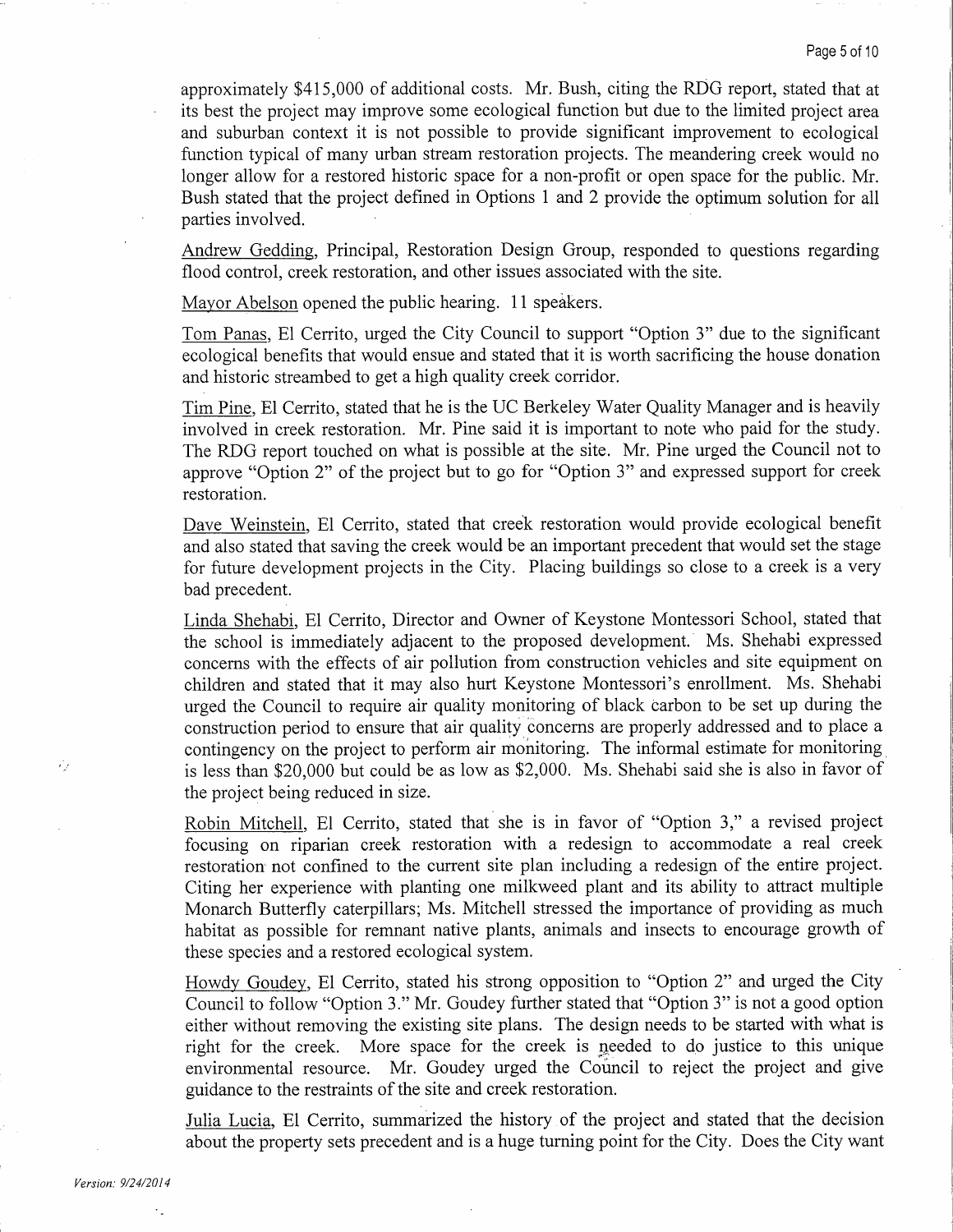to ignore the environmental and planning ordinances and policies that have been put into place over many years or does the City want to set a precedent of upholding the City's values? Does the City Council want to overturn the Planning Commission's action? Does public opinion matter?

Steve Price, El Cerrito, stated that climate change is the primary consideration. El Cerrito with its two BART stations and bus corridor can do significant things to lower citizen's carbon footprints. Mr. Price stated his belief that multi-family three story buildings make sense at this location.

Dan Pines, El Cerrito, stated that the problem with the project is the three stories when viewed within the context of the surrounding low` rise neighborhood. Mr. Pines stated that the project has been going on for nine years and recommended approval of Option No. 4 which would deny the project, uphold the appeal and have the developer design a project that is better for the environment and the neighborhood and would benefit everyone. Mr. Pines stated that the area is a low density neighborhood.

Pamela Austin, El Cerrito, stated that she supports comments made earlier regarding Options <sup>3</sup> or 4 and expressed disappointment with the creek restoration study.

Franklin Leong, El Cerrito, stated that the project is against the height limit, zoning requirements, city parking rules, building code, and the general plan. Mr. Leong urged the Council to deny the project and uphold the appeal.

Moved, seconded (Benassini/Friedman) and carried unanimously to close the public hearing.

Actions: 1) Moved, seconded (Benassini/Bridges; Ayes Councilmembers Benassini, Bridges, Friedman and Mayor Abelson; Noes — Councilmember Lyman; Abstain – None, Absent – None) and carried to adopt Resolution No. 2014–44 approving an Initial Study with a Mitigated Negative Declaration and adopting a Mitigation Monitoring and Reporting Program for the construction of 14 new dwelling units and the conversion of an existing dwelling unit into <sup>a</sup> community center at <sup>1715</sup> Elm Street, Application No. 6133 with an amendment proposed by Councilmember Lyman to modify the first recital of the resolution to change "... preservation of an existing creek..." to "preservation of an existing historic stone lined channel..."

2) Moved, seconded (Benassini/Bridges; Ayes - Councilmembers Benassini, Bridges, Friedman and Mayor Abelson; Noes — Councilmember Lyman; Abstain — None; Absent — None) and carried to approve by title, waive any further reading and approve Ordinance No. 2014 -03 rezoning 1715 Elm Street, Application No. 6133, to a planned development zoning district and amend the Zoning Map accordingly with amendments proposed by Councilmember Lyman to include the following changes:

a) Section 1: Recital A and Section 2: Findings  $1-3,5,7,8$  and  $10$  – change existing creek..." to "... existing historic stone lined channel...;" and

b) Administrative changes to Section 1: Recital  $G$  – change "Resolution 14-10" to "PC Resolution 14-10" and Section 1: Recital  $K$  – insert the newly adopted resolution number to read 2014-44. Second reading October 7, 2014.

3) Moved, seconded (Benassini/Bridges; Ayes - Councilmembers Benassini, Bridges, Friedman, and Mayor Abelson; Noes — Councilmember Lyman; Abstain — None; Absent — None) and carried to adopt Resolution No. 2014 -45 denying an appeal of the Planning Commission's approval of a Planned Development Use Permit at 1715 Elm Street with amendments proposed by Councilmember Lyman to incorporate the following changes into the resolution:

ŷ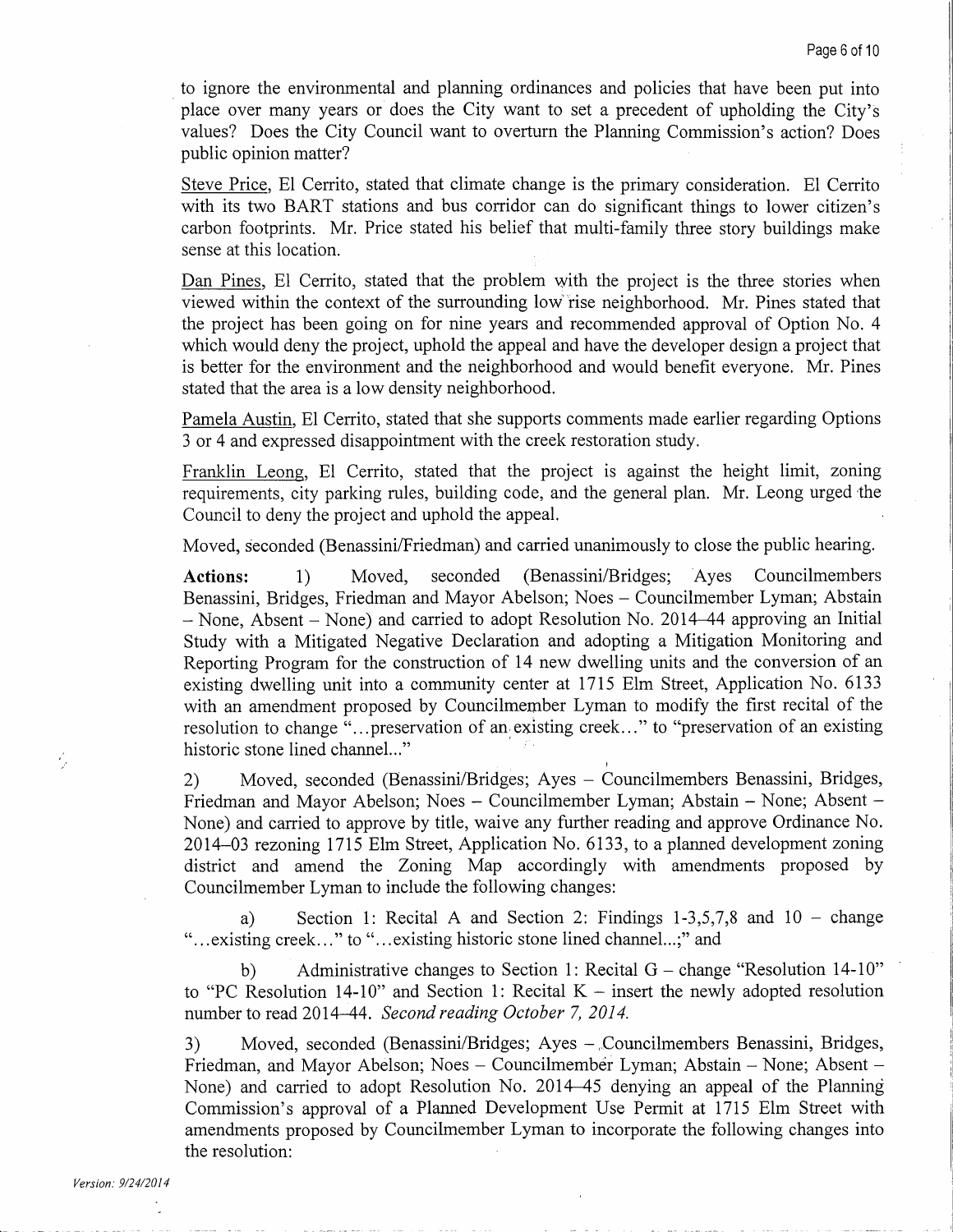a) Recital 1 and Enacting Clauses 1, 3, 4, 11 and  $12 - \text{change}$  "... creek..." to historic stone lined channel;"

b) Enacting Clause 2 — change "... day- lighted creek..." to "... existing historic stone lined channel...;"

C) Insert additional conditions of approval into the resolution as follows:

57. The applicant/owner shall require all potential construction bidders to supply the following information in their bid packages. These conditions will also be added to subsequent contracts between the owner and their selected general contractor in order to reduce the emissions of toxic pollutants generated by the use of heavy -duty diesel powered vehicles as well as by the introduction of new architectural finishes, adhesives, paints, and construction materials equipment during construction.

The contractor shall be required to:

a. Keep all construction equipment in proper tune in accordance with manufacturers' specifications by keeping maintenance logs for all equipment. These logs will be made available for review by city staff upon request.

b. Specify the model years of their late model vehicles and equipment in their bid documents.

C. Keep fuel logs to illustrate compliance with the goal of using low- emission diesel fuel for all heavy-duty diesel-powered equipment. These logs will be made available for review by city staff upon request.

d. Keep idle times of all road legal vehicles to 90 second idle times, maximum.

e. Rely on the electricity infrastructure surrounding the construction site rather than electrical generators powered by internal combustion engines. If there is equipment where this condition is not feasible, please explain why in bid documents.

f. Whenever possible, <sup>a</sup> material with <sup>a</sup> high VOC will be exchanged with <sup>a</sup> material with a low VOC by the contractor.

g. Submit to the city a local construction material plan prior to the issuance of building permits that show <sup>a</sup> good faith effort to meet the mitigation that they will use local construction materials (within 100 miles) to the maximum extent possible.

h. CALGreen mandates permitted new residential and non-residential building construction, demolition and certain additions and alteration projects to recycle and/or salvage for reuse a minimum 50 percent of the non-hazardous construction and demolition  $(C&D)$  debris generated during the project. In addition to that requirement, the contractor shall submit to the city a plan showing steps taken to identify opportunities to recycle construction waste and demolition materials prior to construction; and require monthly reports of waste disposal and recycling/salvage during construction.

The developer is required to implement air quality monitoring on the site during construction if determined to be feasible by the Community Development Director or the Development Services Manager if the cost does not exceed \$20, 000.

i. The developer is required to conduct a biological survey for endangered species in the stone lined channel not more than two weeks prior to construction on the project at a cost to be borne by the applicant.

4) Moved, seconded (Benassini/Bridges; Ayes - Councilmembers Benassini, Bridges, Friedman, and Mayor Lyman; Noes — Councilmember Lyman) and carried to approve by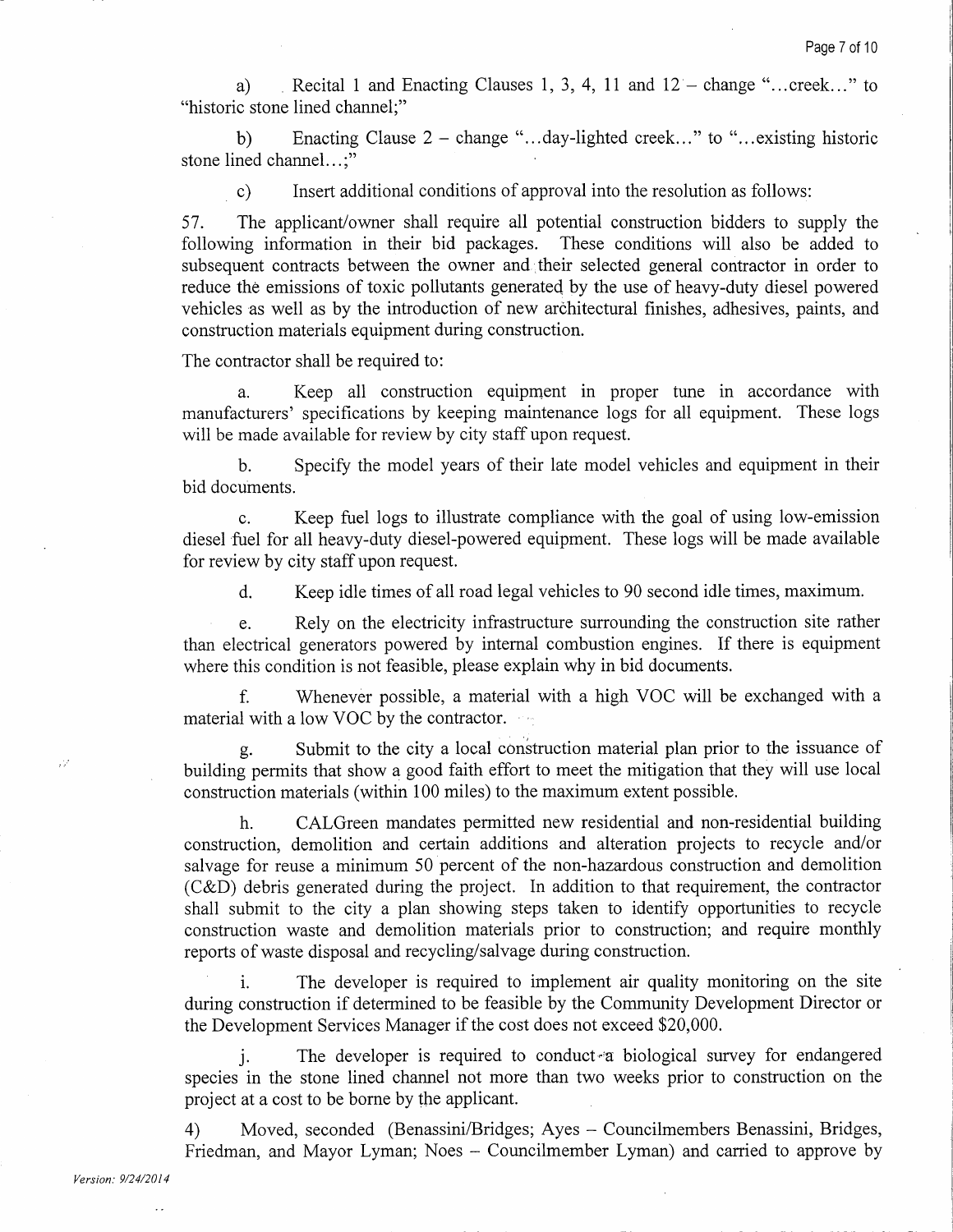title, waive any further reading and approve Ordinance 2014 -04 approving <sup>a</sup> Development Agreement as amended by Councilmember Lyman to modify Recital A of the ordinance by replacing the word "creek" with "historic stone lined channel" and adding a Section 5.9 to the development agreement (Exhibit A to the Ordinance) to state Developer shall support the listing of the historic house on the state historic register. Second reading October 7, 2014,

# 7. POLICY MATTERS

#### A. Smoking Pollution Protection Ordinance

Introduce by title, waive any further reading, and approve an ordinance amending the El Cerrito Municipal Code by adding Chapter 8. 06, Smoking Pollution Protection Ordinance.

Presenter: Karen Pinkos, Assistant City Manager.

Speakers: Kerstin Kalchmayr, Save the Bay, commended the City for mobilizing its efforts on implementing one of the strongest smoke -free ordinances in the area. Ms. Kalchmayr spoke about the toxicity of cigarette butt litter, urged the Council to approve the ordinance and perform extensive outreach to encourage public support and wide spread compliance.

Allison Chan, Save the Bay, urged adoption of the ordinance and stated that by eliminating smoking in commercial areas the City will reduce one of the largest sources of trash in one of the most littered areas in the City. Eliminating smoking in all the areas designated in the ordinance will help eliminate trash in storm drains by 2022.

Serena Chen, American Lung Association, stated that the smoking rate has gone from 24 percent to <sup>10</sup> percent because of the efforts of local municipalities, schools and communities in addressing second -hand smoke, tobacco control, education and social norms. Cities who have adopted smoking regulations are healthier than other cities and have shown a 17% drop within the first year of heart attack hospitalizations. Second hand smoke laws save lives.

Tom Panas, El Cerrito, stated that he strongly supports the proposed ordinance and thanked the City Council for their strong leadership on this issue and Assistant City Manager Pinkos for writing the proposed ordinance.

Gabriel Quinto, El Cerrito, stated that he is a board member of the nine county Sierra Club Bay Chapter. Mr. Quinto, further stated 'that as <sup>a</sup> resident of El Cerrito he supports the ordinance and that the Sierra Club strongly encourages the City Council to support the ordinance and make El Cerrito a healthier community.

Liz Williams, Americans for Nonsmokers Rights, encouraged the City Council to support and adopt the proposed ordinance including the prohibition of electronic cigarettes. The ordinance provides the City Council with a unique opportunity to protect public health by prohibiting smoking in public places. Ms. Williams thanked the Council for their leadership on this issue.

Howdy Goudey, El Cerrito, expressed concerns regarding regulating smoking, particularly social equity, the arbitrary lines that have been drawn and other unintended consequences. Mr. Goudey stated leaving single family dwellings out of the ordinance appears elitist, classist and is inequitable.

Denise Dennis, County Health Department Tobacco Prevention Program and resident of El Cerrito, spoke about possible health risks associated with e- cigarettes, how they may encourage social acceptance of smoking among youth and increased smoking generally thus impacting community health. Ms. Dennis informed the Council and public that the County adopted regulations last April for tobacco retailers which includes electronic smoking devices and e-cigarettes. Smoking laws enacted throughout the state have made a huge difference in community health. Ms. Dennis stated that county staff are available to provide technical assistance to the City on implementation issues.

ŵ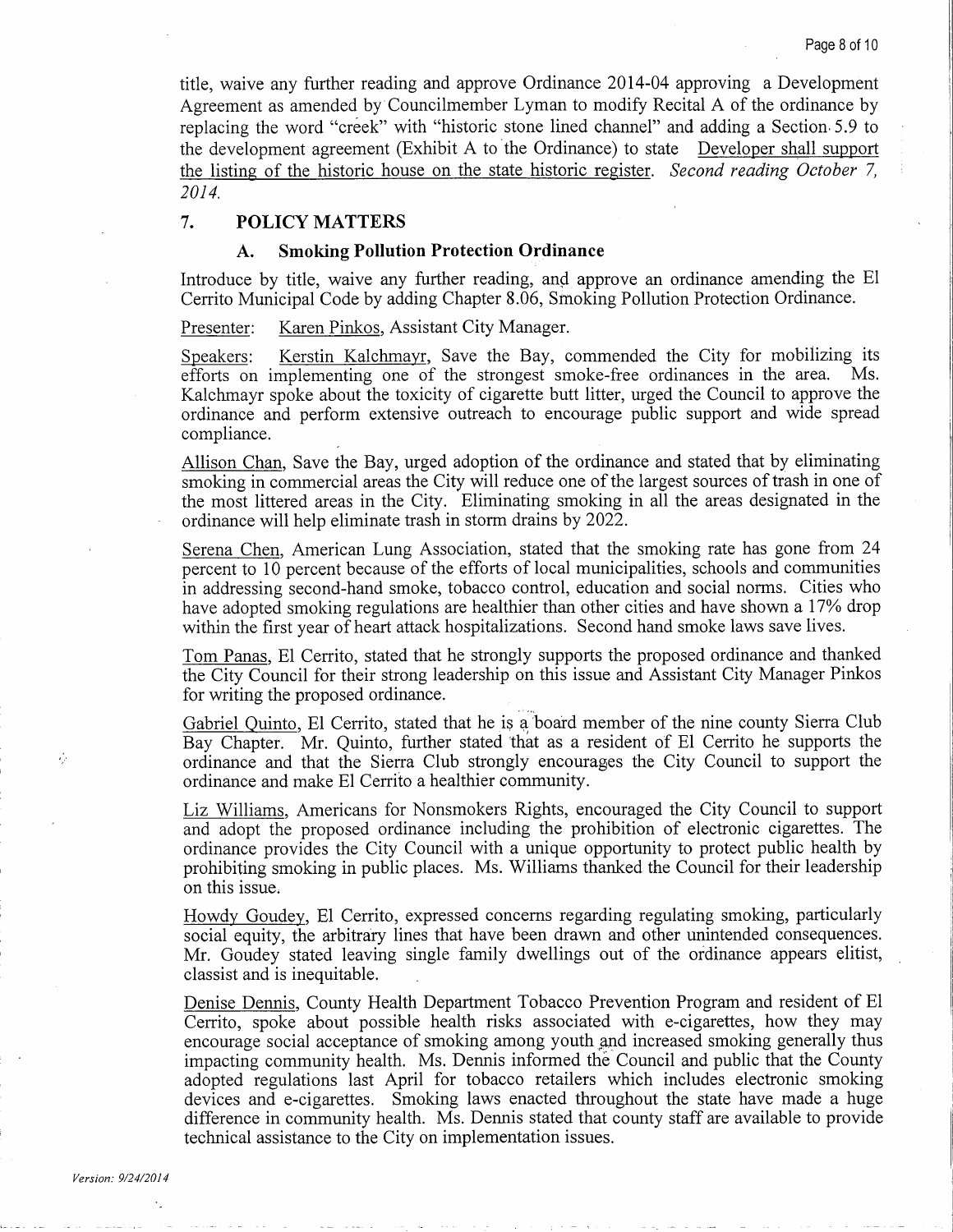Nicholas Arzio, stated that Mr. Goudey made <sup>a</sup> good point. Mr. Arzio expressed support for the ordinance and noted that it is <sup>a</sup> bold step toward <sup>a</sup> healthier and cleaner El Cerrito.

the ordinance with building inspections in multi -unit dwellings and including fines for smoke detection. Ms. Wagner thanked the Council for its leadership.

Action: Moved, seconded (Friedman/Bridges) and carried unanimously to approve by title, waive any further reading and approve an ordinance amending the El Cerrito Municipal Code by adding Chapter 8.06, Smoking Pollution Protection and delete Section  $8.06.040(B)(1)$  of the proposed ordinance as suggested by Councilmember Bridges to prohibit smoking at theatrical production sites. `Second reading October 7, 2014.

#### B. Short Term Cash Flow Financing through Tax and Revenue Anticipation Notes

Adopt a resolution authorizing the City Manager to execute an agreement to sell tax and revenue anticipation notes ("TRAN") in an amount not to exceed \$5,250,000 to a financial institution or underwriter and authorize staff to work with city consultants to prepare and execute appropriate legal documents related to said financing.

Presenter: Lisa Malek-Zadeh, Finance Director.

Action: Moved, seconded (Lyman/Friedman) and carried unanimously to adopt Resolution No. 2014–46.

# 8. COUNCIL LOCAL AND REGIONAL LIAISON ASSIGNMENT REPORTS

Mayoral and City Council communications regarding local and regional liaison assignments and committee reports.

Action: No reports.

Moved, seconded (Benasinni/Friedman) and carried unanimously to extend the meeting to  $10:45$  p.m.

Moved, seconded (Bridges/Benassini) and carried unanimously to extend the meeting to 10:55 p.m.

9. ADJOURNED CITY COUNCIL MEETING at 10:46 p.m.

#### SUPPLEMENTAL REPORTS AND COMMUNICATIONS

Nichelas Artio, stated that Mr. Goudey anade a good point. Mr. Arzio expressed an<br>point for the continuous each of the this holid step bowen is helical<br>triat and slotter in the ordinance and suggested linking enforcement Item No. 6 Appeal of the Planning Commission's Approval of a Conditional Use Permit, and <sup>a</sup> General Plan Amendment, Development Agreement, the Creation of a Planned Development District including a Zoning Map Amendment for a Development Project that consists of the construction of 14 New Dwelling Units, the Relocation and Conversion of an Existing Dwelling Unit into <sup>a</sup> Community Center Type Use that will Remain on Site with <sup>15</sup> Parking Spaces, 1, 548 square feet of Private Open Space, and 2,874 square feet of Common Open Space

1. Comments regarding the proposed project and urging support for Option 3 — Submitted by Al Miller, El Cerrito.

2. Comments regarding the proposed project and urging support for Option 3 — Submitted by Howdy Goudey, El Cerrito.

3. Additional proposed conditions of approval responding to comments from Councilmember Lyman, Attachment 4 or  $9 - Submitted$  by Margaret Kavanaugh  $-$ Lynch, Development Services Director. (Received at the meeting)